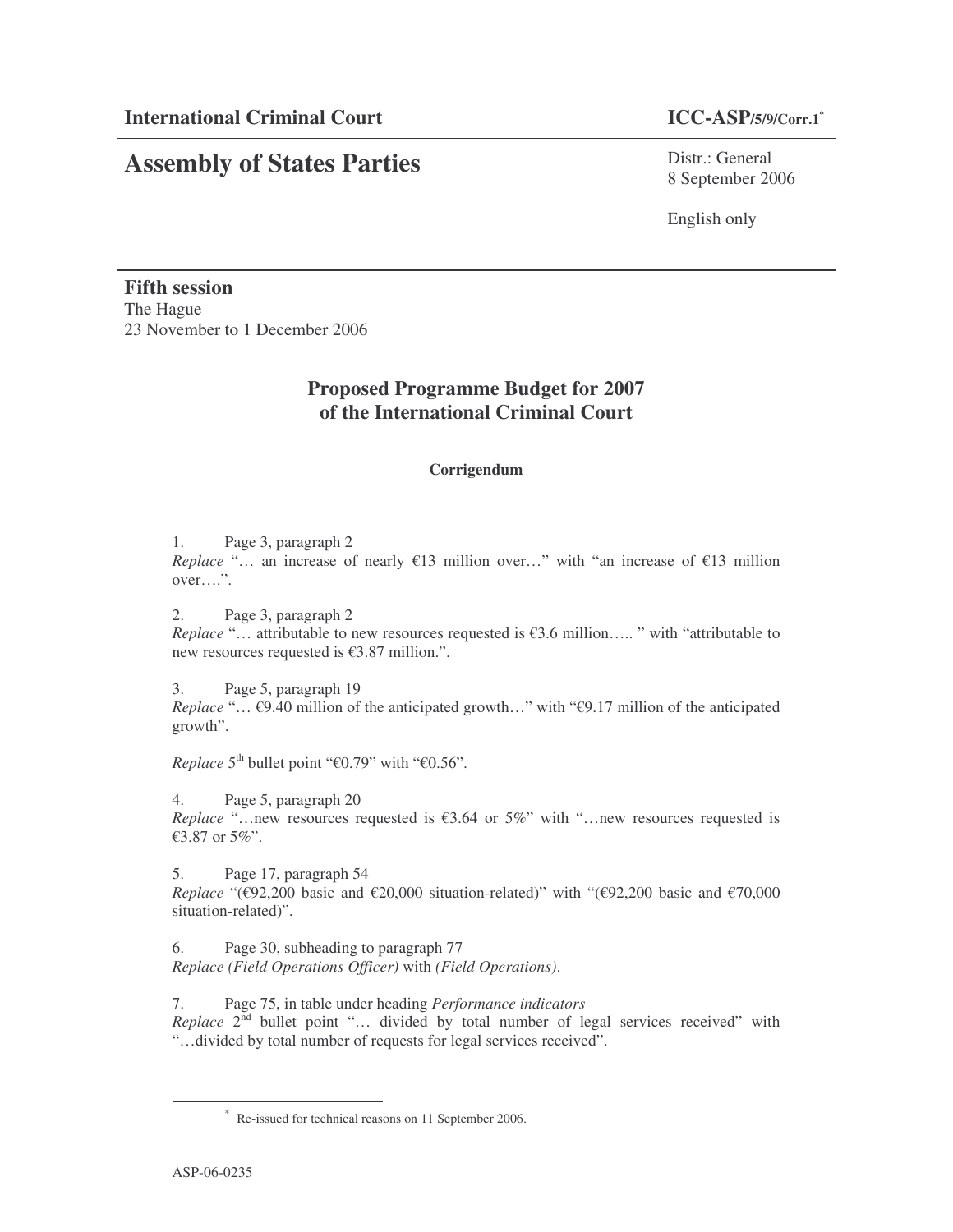ICC-ASP/9/Corr.1\* Page 2

8. Page 82, Table 55 *Replace* "Consultants" under column *Office of the Controller* with "Overtime".

9. Page 141, table 93

*Replace* under sub-heading *Resource growth*, 8 th line, "#DIV/0!" with "100.0".

10. Page 146, paragraph 360

*Replace* full text with "Counsel: Provision for legal aid to be provided to one defence team as well as the need for Duty Counsel and ad hoc counsel for 12 months."

11. Page 146, paragraph 361

*Replace* "… In addition to the training proposed above, two 2-day seminars …" with "Two 2 day seminars …".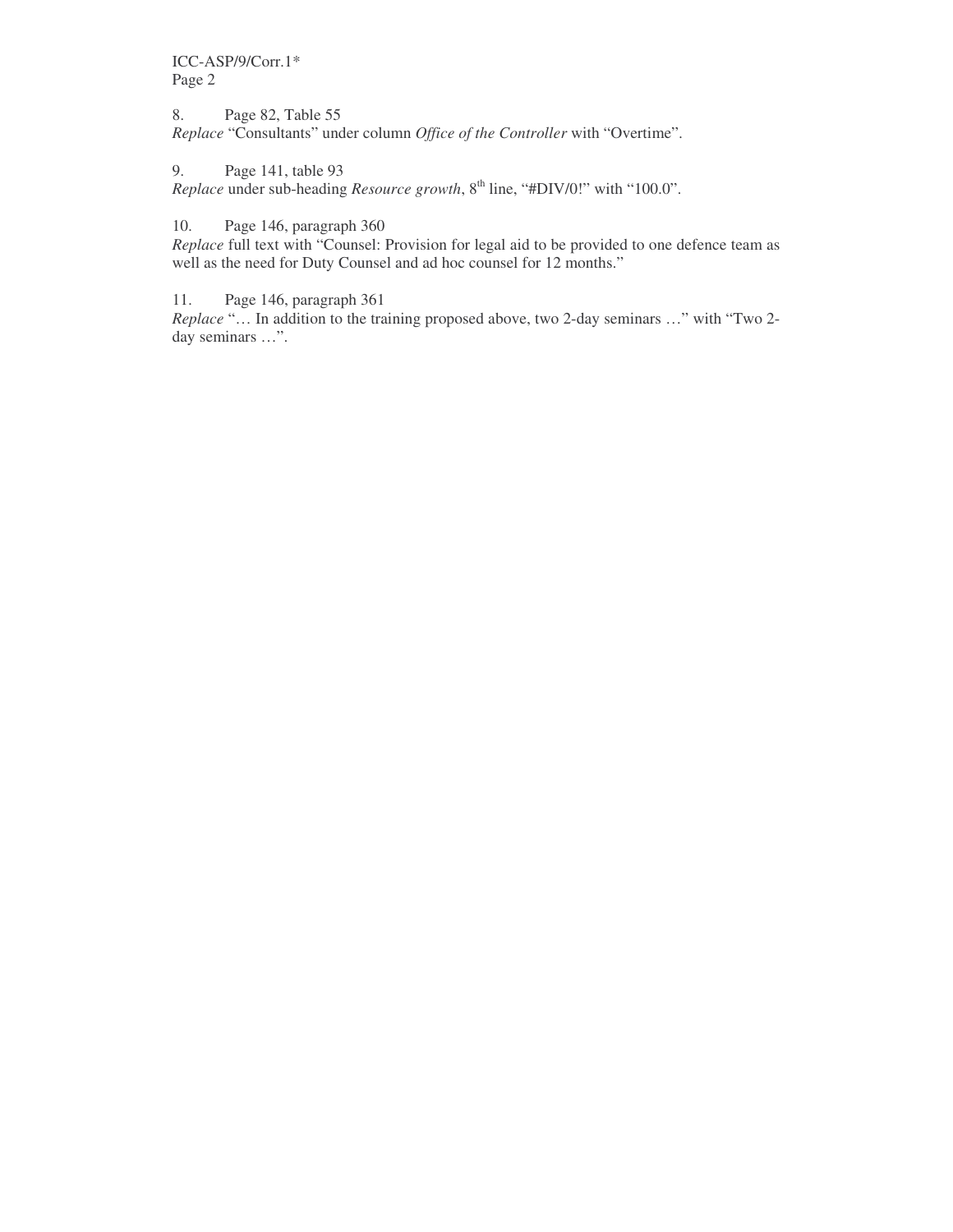#### 12.Page 184, annex VI

*Replace* table annex VI with the following table:

### **Summary table by object of expenditure**

|                                     | Expenditure 2005       |             |          | Approved budget 2006 |                       |          | Proposed budget 2007        |                       |          | Resource growth |         |
|-------------------------------------|------------------------|-------------|----------|----------------------|-----------------------|----------|-----------------------------|-----------------------|----------|-----------------|---------|
| <b>Total ICC</b>                    | (thousands of euros)   |             |          | (thousands of euros) |                       |          | <i>(thousands of euros)</i> |                       |          |                 |         |
|                                     | Core                   | Conditional | Total    | Basic                | Situation-<br>related | Total    | Basic                       | Situation-<br>related | Total    | Amount          | $\%$    |
| <b>Judges</b>                       | 10,890.8               |             | 10,890.8 | 3,785.3              |                       | 3,785.3  | 5,833.1                     |                       | 5,833.1  | 2,047.8         | 54.1    |
| Professional staff                  | No breakdown available |             | 15,530.1 | 12,425.5             | 27,955.6              | 17,093.4 | 16,109.8                    | 33,203.2              | 5,247.6  | 18.8            |         |
| General Service staff               |                        |             |          | 8,728.5              | 6,162.2               | 14,890.7 | 9,535.7                     | 8,065.0               | 17,600.7 | 2,710.0         | 18.2    |
| Subtotal staff                      | 22,011.0               | 1,730.3     | 23,741.3 | 24,258.6             | 18,587.2              | 42,845.8 | 26,629.1                    | 24,174.8              | 50,803.9 | 7,957.6         | 18.6    |
| General temporary assistance        | 3,804.8                | 1,736.4     | 5,541.2  | 1,380.9              | 3,725.8               | 5,106.7  | 2,248.3                     | 4,880.2               | 7,128.5  | 2,021.8         | 39.6    |
| Temporary assistance for meetings   | 1,151.4                | 49.7        | 1,201.1  | 2,481.8              |                       | 2,481.8  | 1,626.9                     | 45.0                  | 1,671.9  | $-809.9$        | $-32.6$ |
| Overtime                            | 200.4                  |             | 200.4    | 202.1                | 109.5                 | 311.6    | 239.7                       | 84.3                  | 324.0    | 12.4            | 4.0     |
| Consultants                         | 169.0                  | 9.2         | 178.2    | 112.0                | 142.9                 | 254.9    | 72.0                        | 348.3                 | 420.3    | 165.4           | 64.9    |
| Subtotal other staff                | 5,325.6                | 1,795.3     | 7,120.9  | 4,176.8              | 3,978.2               | 8,155.0  | 4,186.9                     | 5,357.8               | 9,544.7  | 1,389.7         | 17.0    |
| Travel                              | 1,044.7                | 1,702.7     | 2,747.4  | 678.0                | 3,345.8               | 4,023.8  | 1,016.2                     | 3,520.8               | 4,537.0  | 513.2           | 12.8    |
| Hospitality                         | 30.4                   | 0.7         | 31.1     | 48.0                 |                       | 48.0     | 48.0                        |                       | 48.0     |                 |         |
| Contractual services incl. training | 9,917.1                | 433.0       | 10,350.1 | 3,406.3              | 4,947.4               | 8,353.7  | 3,357.6                     | 4,302.5               | 7,660.1  | $-693.6$        | $-8.3$  |
| General operating expenses          | 3,168.0                | 567.7       | 3,735.7  | 5,989.3              | 4,069.0               | 10,058.3 | 6,359.9                     | 4,948.5               | 11,308.4 | 1,250.1         | 12.4    |
| Supplies and materials              | 703.4                  | 144.1       | 847.5    | 767.6                | 504.7                 | 1,272.3  | 1,025.0                     | 474.9                 | 1,499.9  | 227.6           | 17.9    |
| Furniture and equipment             | 3,396.4                | 948.8       | 4,345.2  | 1,134.6              | 740.4                 | 1,875.0  | 1,644.2                     | 579.0                 | 2,223.2  | 348.2           | 18.6    |
| Subtotal non-staff                  | 18,259.5               | 3,817.2     | 22,076.7 | 12,023.8             | 13,607.3              | 25,631.1 | 13,450.9                    | 13,825.7              | 27,276.6 | 1,645.5         | 6.4     |
| Distributed maintenance (*)         |                        |             |          |                      |                       |          |                             |                       |          |                 |         |
| <b>Grand total ICC</b>              | 56,486.9               | 7,342.8     | 63,829.7 | 44,244.5             | 36,172.7              | 80,417.2 | 50,100.0                    | 43,358.3              | 93,458.3 | 13,040.6        | 16.2    |

**Note:** Due to roundings, slight differences might occur in the summary table compared to the tables of the Programmes and Sub-programmes.

(\*) Distributed maintenance is internal and shown at the various sub-programmes. However, it does not impact on the proposed 2007 budget as <sup>a</sup> whole.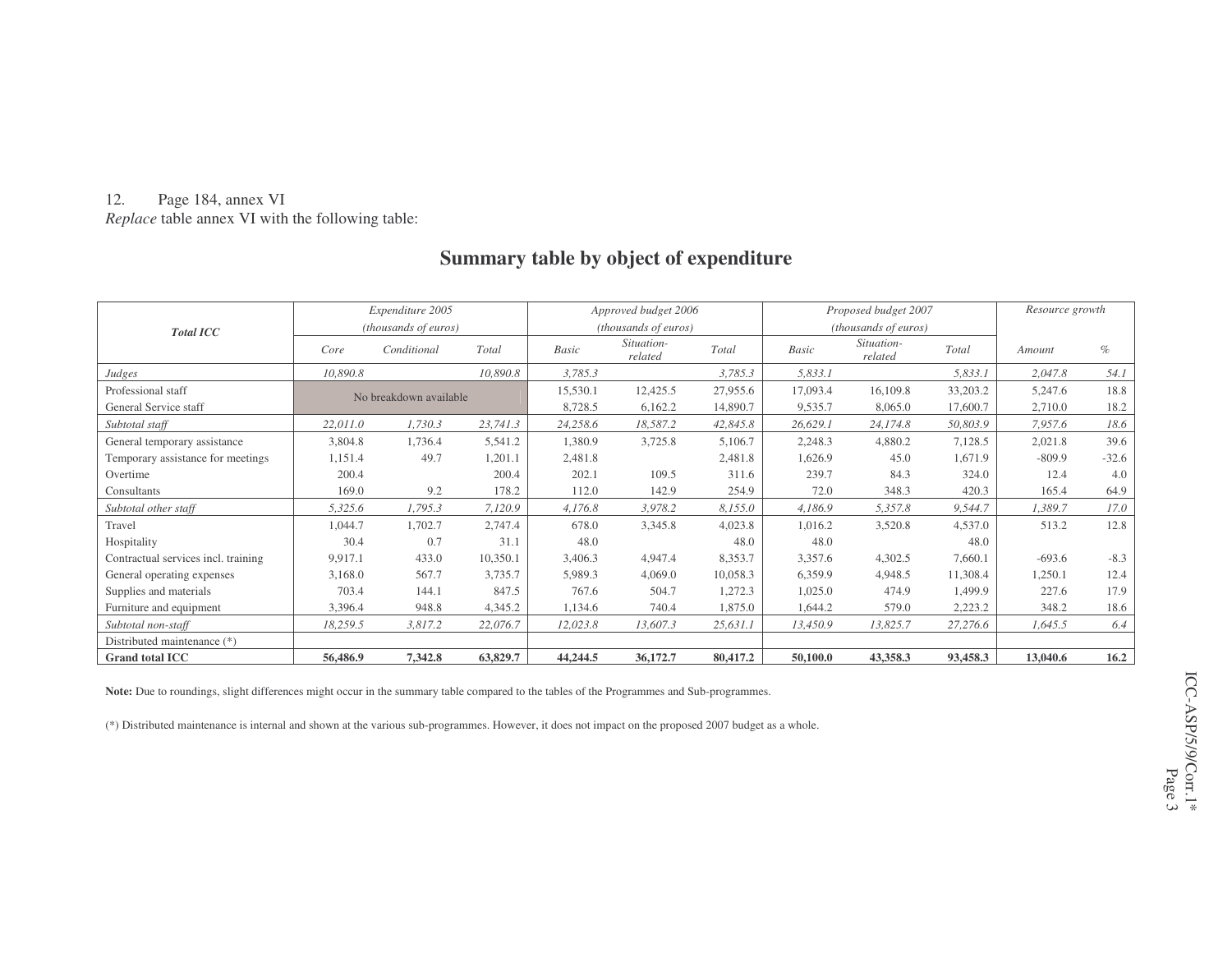13. Pages 185/186, annex VII *Replace* table annex VII with the following table:

## **Annex VII**

### **Breakdown of inbuilt costs from 2006 to 2007**

*(thousands of euros)*

| Sub-<br>programme | Programme name                                       | <b>Inflation</b> | Vacancy | <b>Pension</b> | <i>Interim</i><br><b>Premises</b> | <b>Detention</b> | <b>Total</b> |
|-------------------|------------------------------------------------------|------------------|---------|----------------|-----------------------------------|------------------|--------------|
|                   | <b>Major Programme I</b>                             |                  |         |                |                                   |                  |              |
| 1100              | The Presidency                                       | 38.3             | 119.1   | 496.0          |                                   |                  | 653.4        |
| 1200              | Chambers                                             | 67.7             |         | 2,149.0        |                                   |                  | 2,216.7      |
|                   | <b>Total Major Programme I</b>                       | 106.0            | 119.1   | 2,645.0        |                                   |                  | 2,870.1      |
|                   | <b>Major Programme II</b>                            |                  |         |                |                                   |                  |              |
| 2110              | Immediate Office of the Prosecutor                   | 36.9             |         |                |                                   |                  | 36.9         |
| 2120              | Services Section                                     | 70.6             | 212.2   |                |                                   |                  | 282.8        |
| 2130              | Legal Advisory Section                               | 14.6             |         |                |                                   |                  | 14.6         |
| 2210              | Office of the Head                                   | 11.8             |         |                |                                   |                  | 11.8         |
| 2220              | Situation Analysis Section                           | 10.2             |         |                |                                   |                  | 10.2         |
| 2230              | <b>International Cooperation Section</b>             | 22.0             | 39.8    |                |                                   |                  | 61.8         |
| 2310              | Office of the Deputy Prosecutor for<br>Investigation | 6.0              |         |                |                                   |                  | 6.0          |
| 2320              | Planning and Operations Section                      | 98.4             | 329.3   |                |                                   |                  | 427.7        |
| 2330              | <b>Investigation Teams</b>                           | 120.6            | 652.6   |                |                                   |                  | 773.2        |
| 2410              | Deputy Prosecutor for Prosecutions                   | 6.0              |         |                |                                   |                  | 6.0          |
| 2420              | Prosecution Section                                  | 77.0             | 295.3   |                |                                   |                  | 372.3        |
| 2430              | Appeals Section                                      | 14.6             |         |                |                                   |                  | 14.6         |
|                   | <b>Total Major Programme II</b>                      | 488.7            | 1,529.2 |                |                                   |                  | 2,017.9      |
|                   | <b>Major Programme III</b>                           |                  |         |                |                                   |                  |              |
| 3110              | Immediate Office of the Registrar                    | 29.5             | 69.8    |                |                                   |                  | 99.3         |
| 3120              | Office of Internal Audit                             | 14.0             |         |                |                                   |                  | 14.0         |
| 3130              | Legal Advisory Services Section                      | 21.4             |         |                |                                   |                  | 21.4         |
| 3140              | Security and Safety Section                          | 119.7            | 206.8   |                |                                   |                  | 326.5        |
| 3150              | Office of the Controller                             | 10.1             | 28.8    |                |                                   |                  | 38.9         |
| 3210              | Office of the Director                               | 13.6             |         |                |                                   |                  | 13.6         |
| 3220              | Human Resources Section                              | 45.9             | 72.3    |                |                                   |                  | 118.2        |
| 3240              | Budget and Finance Section                           | 46.9             | 52.9    |                |                                   |                  | 99.8         |
| 3250              | <b>General Services Section</b>                      | 74.2             | 96.4    |                |                                   |                  | 170.6        |
| 3260              | Information & Communication Tech. Section            | 76.6             | 120.5   |                |                                   |                  | 197.1        |
| 3270              | Procurement Section                                  | 12.1             | 24.1    |                |                                   |                  | 36.2         |
| 3280              | <b>Field Operations Section</b>                      | 19.0             | 137.4   |                |                                   |                  | 156.4        |
| 3310              | Office of the Head                                   | 13.6             |         |                |                                   |                  | 13.6         |
| 3320              | Court Management Section                             | 54.0             | 193.8   |                |                                   |                  | 247.8        |
| 3330              | <b>Detention Section</b>                             | 8.2              |         |                |                                   | 557.4            | 565.6        |
| 3340              | Court Interpretation and Translation Section         | 96.4             | 139.8   |                |                                   |                  | 236.2        |
| 3350              | Victims and Witnesses Unit                           | 67.9             | 135.9   |                |                                   |                  | 203.8        |
| 3410              | Office of the Head                                   | 4.6              |         |                |                                   |                  | 4.6          |
| 3420              | Library and Documentation Centre                     | 6.0              |         |                |                                   |                  | 6.0          |
| 3430              | Public Information Unit                              | 27.6             | 68.7    |                |                                   |                  | 96.3         |
| 3510              | Office of the Head                                   | 14.4             | 63.9    |                |                                   |                  | 78.3         |
| 3520              | Defence Support Section                              | 6.4              |         |                |                                   |                  | 6.4          |
| 3530              | Victims Participation and Reparations<br>Section     | 30.7             | 56.7    |                |                                   |                  | 87.4         |
| 3540              | Office of the Public Counsel for the Defence         | 14.0             | 48.2    |                |                                   |                  | 62.2         |
| 3550              | Office of the Public Counsel for Victims             | 25.4             | 57.9    |                |                                   |                  | 83.3         |
| 3600              | Secretariat of the Trust Fund for Victims            | 18.2             | 127.7   |                |                                   |                  | 145.9        |